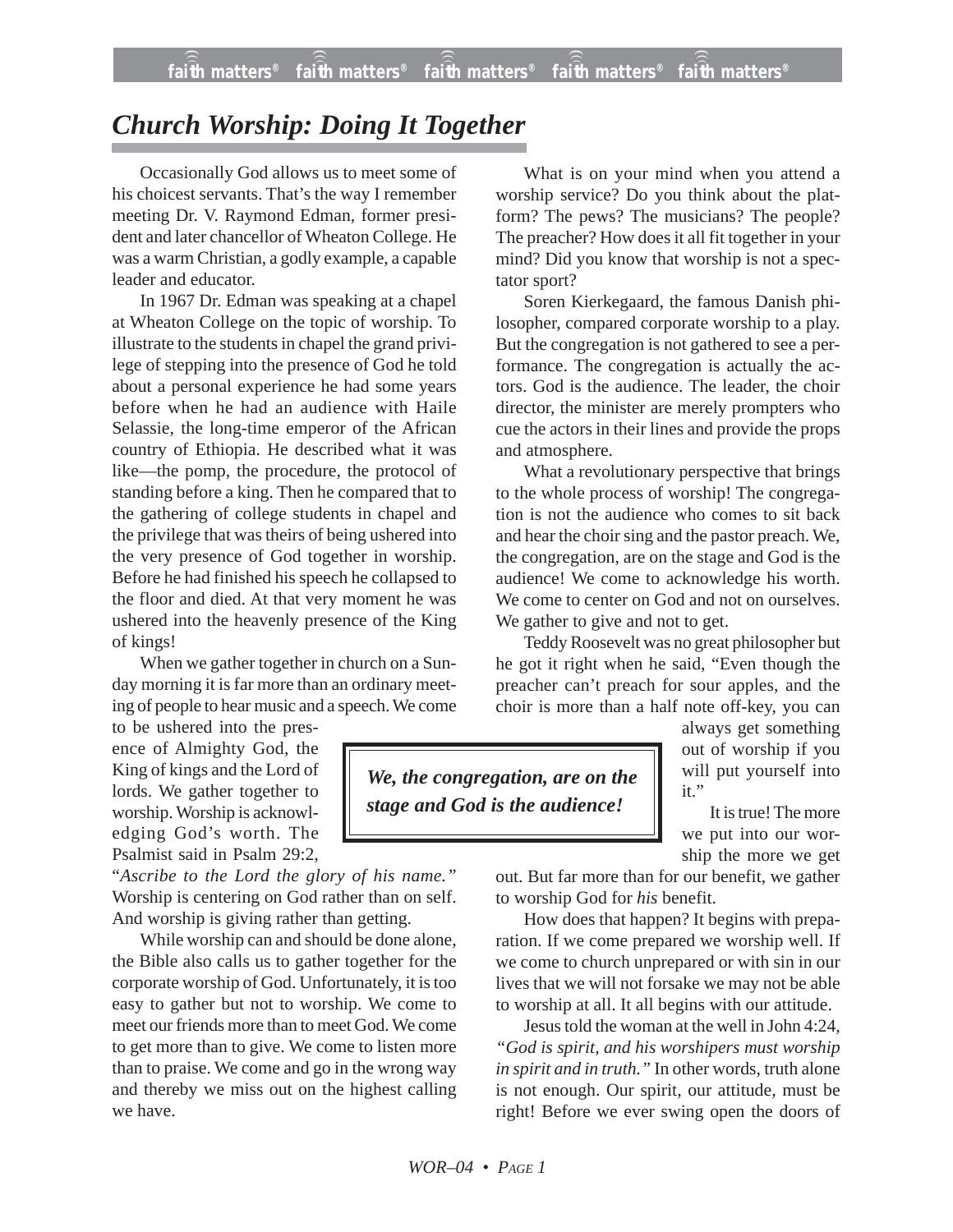## **faith matters® faith matters® faith matters® faith matters® faith matters®** ))) ))) ))) ))) )))

any church building it is up to us to prepare for worship with an attitude of expectancy, of worship, of giving rather than getting, centering on God and acknowledging his great worth.

It is extremely important that we choose to have the right attitude and not allow others to control our attitudes for us. The argument at the breakfast table, the person who cut us off on the highway or the critical spirit we carried around all week can destroy worship before it begins. It's up to you and me to decide to have the right attitude as preparation to worshiping God together with other believers.

Right relationships are as important as right attitudes. We will not worship right if we harbor bitterness toward another Christian. We dare not pray to God or praise him if we are not on good speaking terms with a fellow church member. Before we worship we must first make our relationships right. In Matthew 5:23-24 Jesus said:

> "*. . . if you are offering your gift at the altar and there remember that your brother has something against you, leave your gift there in front of the altar. First go and be reconciled to your brother; then come and offer your gift."*

Do you have a wrong relationship with another Christian? You will never be able to worship God the way you should until you make every reasonable attempt to make that wrong relationship right. Until then there will be little joy in giving, the music will not bless your heart, the sermon will be hollow and the Lord will be displeased. So before you worship, make relationships right!

The Jews used the day before worship to prepare for worship. According to John 19:14,31 and 42 everything possible was done the day before to make worship better. In more recent times the Puritans referred to Saturday night as the "vigil" saying that it was then that they warmed the ovens of their hearts toward God so that on Sunday morning it would be easy to rekindle that flame of devotion and love to God.

When our children were young we worked at that (now we have Saturday night services so it is more difficult to follow this pattern). We made an effort to avoid outside commitments on Saturday nights. We stayed home and had dinner together as a family. Together we read the Bible, we prayed and we went to bed early. All this was done to prepare our hearts and minds to be centered on the Lord Jesus Christ the next day.

What could you do on Saturday night to prepare for Sunday morning? Might you prepare food for Sunday in advance? Study the Bible? Go to bed early? What might you do to make that worship experience truly an offering to God?

Leslie Flynn, in his book entitled *Worship: Together We Celebrate,* put it well when he said, "Perhaps the answer to reanimated worship is not some catchy innovation, or drastic change of order, but in hearts renewed through preparatory heart work."

Another aspect of preparation is punctuality. Can you imagine going to a play where the actors walk in five minutes late, after the play has begun? Wouldn't you, as a member of the audience, be offended? Dare we be late to worship God? It is important that we control our schedules, limit our conversations with others and hurry things up in order to be on time for our appointment with God.

Obviously, everybody is tardy sometimes. I am. You are. But ought we not give to God the same courtesy we would give to our boss, to the king of a country or to the president? Would we not be on time to meet with them? Ought we not give that same type of preparation and punctuality to God?

In fact, to be really practical about it, let me suggest that proper preparation for worship should get us to church early! We should not rush into God's presence at the last minute, grab a hymnal and start worshiping. Rather, it would be far better to come a few minutes early and quietly prepare our hearts to worship our King!

Arriving late or talking to those around us during the organ prelude can hinder the preparation-for-worship of others. Habukkuk 2:20 says, "*The Lord is in his holy temple; let all the earth keep silence before him."* To be sure, there are times to shout before God in worship but there are also times to be quiet before God. Let me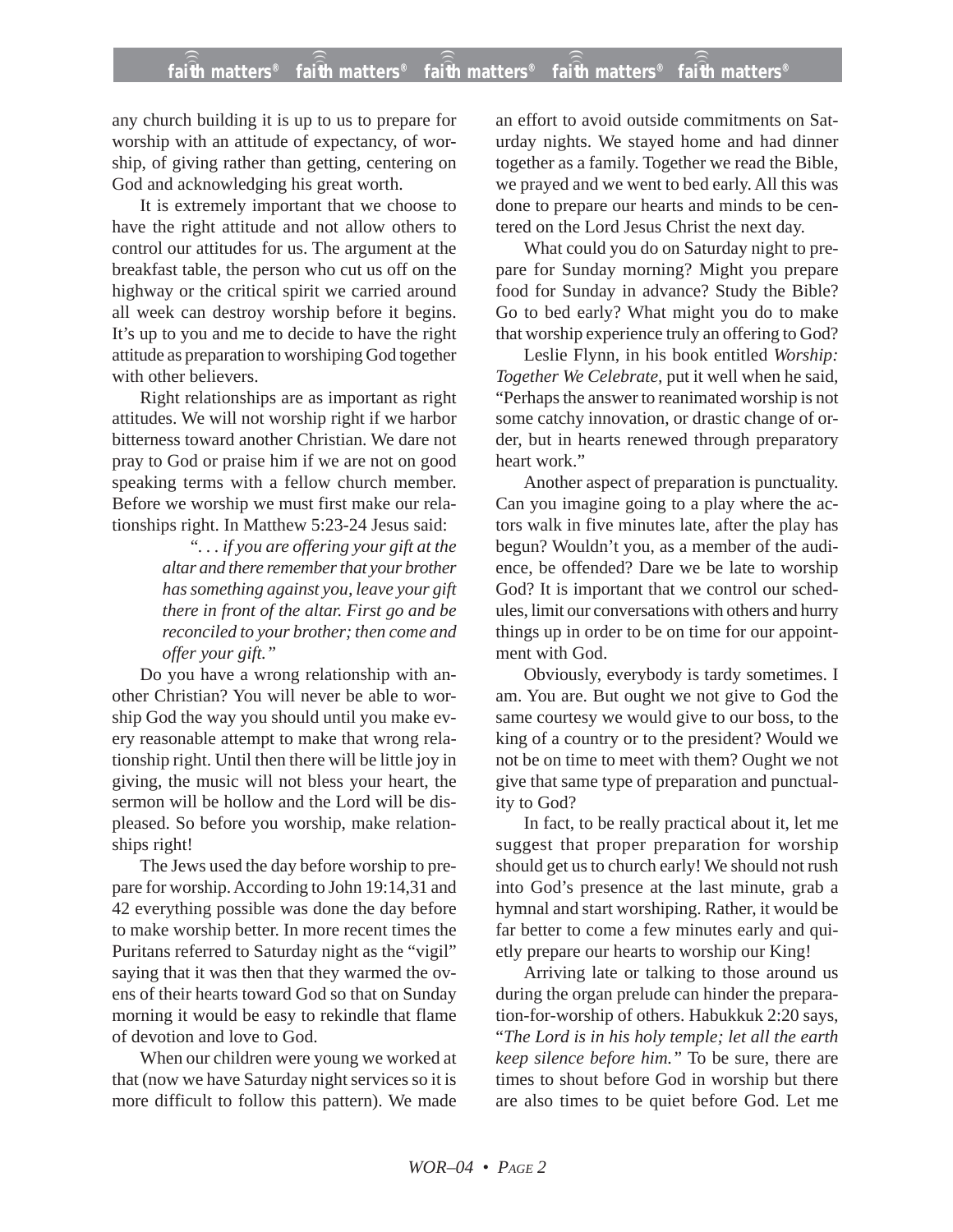## **faith matters® faith matters® faith matters® faith matters® faith matters®** ))) ))) ))) ))) )))

urge you to use the moments before the worship service for silent preparation to step into the presence of God himself. Save the conversation for later. Don't let those precious moments of preparation be lost. And certainly don't spoil the worship preparation of another.

What do you pray as you prepare for worship? Maybe you don't pray in preparation at all! Let me give you some suggestions. Pray in anticipation of the worship service every day of the week. I do! Ask God to prepare your heart to worship him. Ask him to prepare the choir, the musicians, the leaders and the preacher. Come early, sit quietly and prayerfully center your life on the Lord. Pray expectantly!

Here's what will happen. The worship service will come alive. The music will stir your soul. The sermon will bring you closer to God. The prayers will lift you to heaven. But most of all, you will acknowledge God's worth, you will center on him and you will give rather than get. You will worship in spirit and in truth!

Music has been a primary means of worshiping God since ancient times. The longest book in the Bible is a hymnbook, the Book of Psalms. From ancient Israel to the New Testament Church to around the world today music is a primary means to praise and adore our great God. But there are many different kinds of music. There are experience-centered hymns such as "*I have a song I love to sing, since I have been redeemed."* This is a testimonial. It's okay, but it's not really wor-

ship. Contrast that to the words that are God-centered and addressed to him as in the hymn *Holy, Holy, Holy: "*Holy, holy, holy, Lord God Almighty! All thy works shall praise thy

name, in earth and sky and sea. Holy, holy, holy, Merciful and Mighty! God in Three Persons, blessed Trinity."

Worship music is addressed to God. It adores and praises him far more than it is a testimony of our experiences. Other music, like choirs and soloists, represent and assist us in worshiping God. Their careful advance preparation is also a special offering of worship for the Lord.

We need to understand something important here. Music performed in a worship service is primarily performed to praise God, not to entertain an audience! That is why we want it to be the very best. That is also why, at Wooddale Church, we don't thank performers after they sing in a service. It's not because we are not appreciative of their music; it's because they haven't done it for us. We are not the audience. God is the audience! That also relates to the issue of applause. Clapping is wonderful and appropriate to do in a worship service. I am all for it — as long as our applause is for God and not for a singer or speaker! So, when we sing and when we listen, let's do it with God in our minds. Let's sing to him and for him. Let the music of others assist your worship, not entertain you.

Prayer is an integral part of any worship service. This often takes place several times as we meet together to worship God. Invocation is addressed to God to invite him to be the audience as we worship him together. Pastoral prayer is one person praying on behalf of the entire church to adore, love and appreciate God. Prayer before the offering is to tell God that we are giving to him and not to some human organization. In the benediction we thank God for his goodness and commit to continue our worship after the church service and throughout the week ahead. Personal prayers punctuate the service as we tell God we love him and as we dwell on his goodness and

> his greatness. There is a place for petitions, but the primary purpose of worship prayer is not to ask God for anything but rather to give God the praise he deserves.

Publicly reading the Bible together has marked proper worship of God since Old Testament times. When we read the Bible together we are acknowledging God by listening to him and considering his words to us as all-important.

Some people suggest that the collection of money in a worship service is demeaning and inappropriate. They suggest a box in the back or

*…before you worship, make relationships right!*